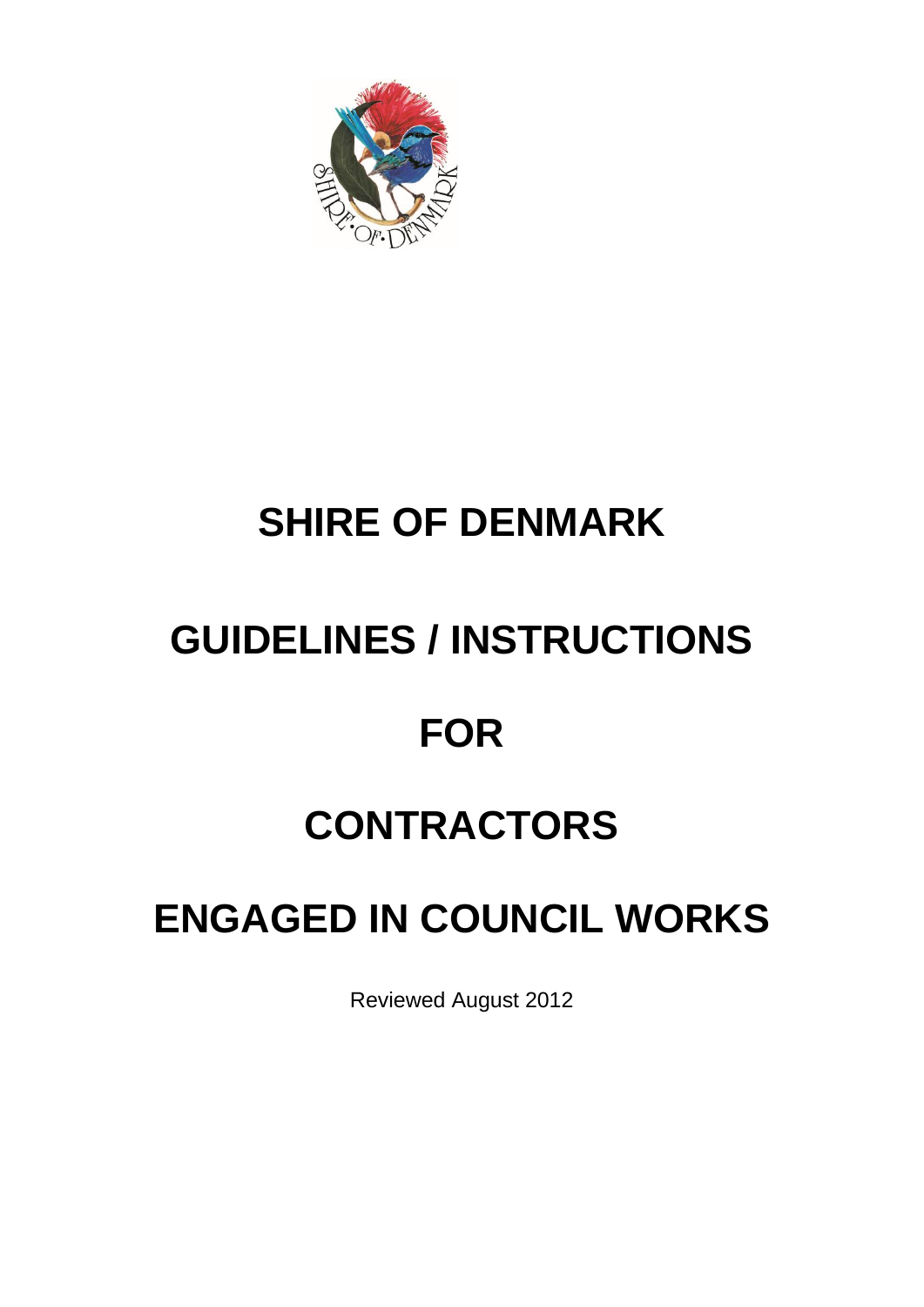# **CONTENTS**

| 1.  | Foreword                                | 3  |
|-----|-----------------------------------------|----|
| 2.  | Introduction                            | 3  |
| 3.  | <b>General Instructions</b>             | 3  |
| 4.  | Vehicles                                | 6  |
| 5.  | <b>Contractor's Tools and Equipment</b> | 6  |
| 6.  | <b>Public or Private Property</b>       | 6  |
| 7.  | <b>Equipment Deliveries</b>             | 7  |
| 8.  | <b>Electrical Hazards</b>               | 7  |
| 9.  | <b>Welding and Cutting</b>              | 7  |
| 10. | <b>Work Sites</b>                       | 7  |
| 11. | <b>Operating Equipment</b>              | 7  |
| 12. | <b>Plant and Machinery</b>              | 7  |
| 13. | Housekeeping                            | 8  |
| 14. | <b>Scaffolding and Ladders</b>          | 8  |
| 15. | <b>Safety Helmets</b>                   | 8  |
| 16. | <b>Eye Safety</b>                       | 8  |
| 17. | Footwear                                | 8  |
| 18. | Clothing                                | 8  |
| 19. | <b>First Aid</b>                        | 8  |
| 20. | <b>Gas Cylinders</b>                    | 8  |
| 21. | Hazards                                 | 8  |
| 22. | <b>Practical Jokes</b>                  | 9  |
| 23. | Intoxicating Liquor and Drugs           | 9  |
| 24. | <b>Hearing Conservation</b>             | 9  |
| 25. | <b>Disciplinary Action</b>              | 9  |
| 26. | <b>Confined Space</b>                   | 9  |
| 27. | Insurance                               | 9  |
| 28. | Indemnity                               | 10 |
| 29. | <b>Contractor's Safety Agreement</b>    | 12 |
| 30. | <b>Insurance Policy Declarations</b>    | 13 |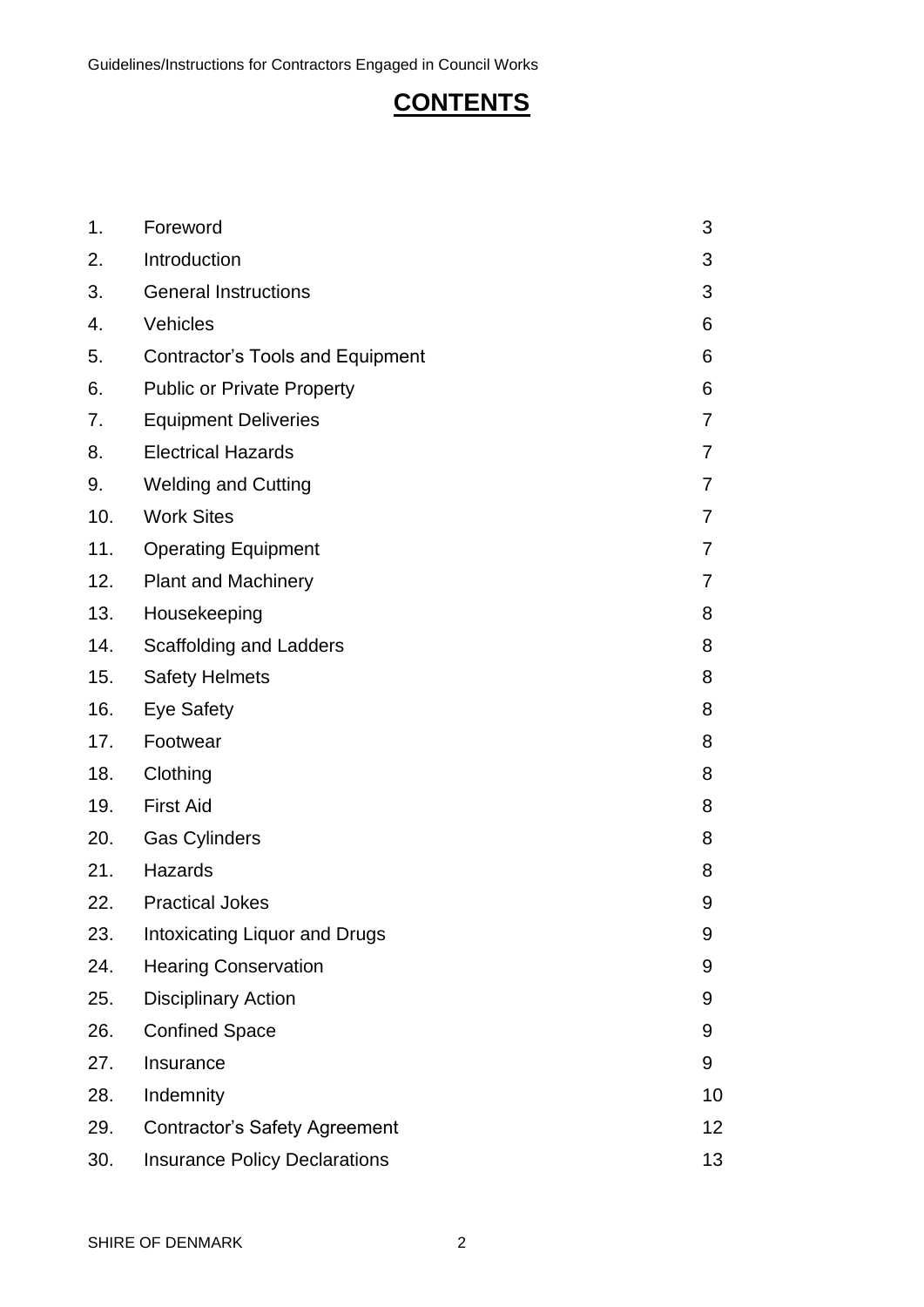# **1. FOREWORD**

This set of instructions is not intended to be fully comprehensive but it does generally cover the Shire of Denmark's requirements for Contractors.

Your cooperation in the observance of these practices is a requirement of your work contract with the Shire of Denmark.

### *REMEMBER, SAFETY IS FOR EVERYONE'S PROTECTION. IF YOUR EMPLOYEES ARE INJURED, THEIR FAMILIES ALSO SUFFER.*

#### **2. INTRODUCTION**

The guidelines contained in this set of instructions are specifically designed to conform with State Acts and Regulations, which may at any time cover contracted work performed within the Council's premises or Shire of Denmark boundaries.

If in any doubt, consult with the Council Representative in charge of the contract or works. This set of instructions is a support document with regard to the written or verbal agreement you the Contractor consented to, whilst working on Council's premises or for the Shire of Denmark.

The Shire of Denmark is a safety conscious Council and therefore expects its employees to work safely. It also expects its Contractors and their employees to conform to the same safety regulations and legislative requirements of the Occupational Safety and Health Act 1996 and Regulations.

#### **3. GENERAL INSTRUCTIONS**

#### 3.1 *Induction and Occupational Safety and Health Policy*

Contractors employed by the Council shall provide a copy of their Occupational Safety and Health Policy and Induction procedure.

Contractors shall be given a copy of the Council's Occupational Safety and Health Policy Statement.

Contractors are required to induct all their employees into the workplace and the safety requirements of the work to be undertaken. The Council Representative in charge will also induct certain contractors.

Any person who is known to be on Council premises for an extended period (e.g. Auditors/Contractors) will be given basic directions/procedures on:

- i) what to do in case of emergency/evacuation (e.g. fire, bomb threat)
- ii) location of first aid facility
- iii) reporting of damage, loss and personal injury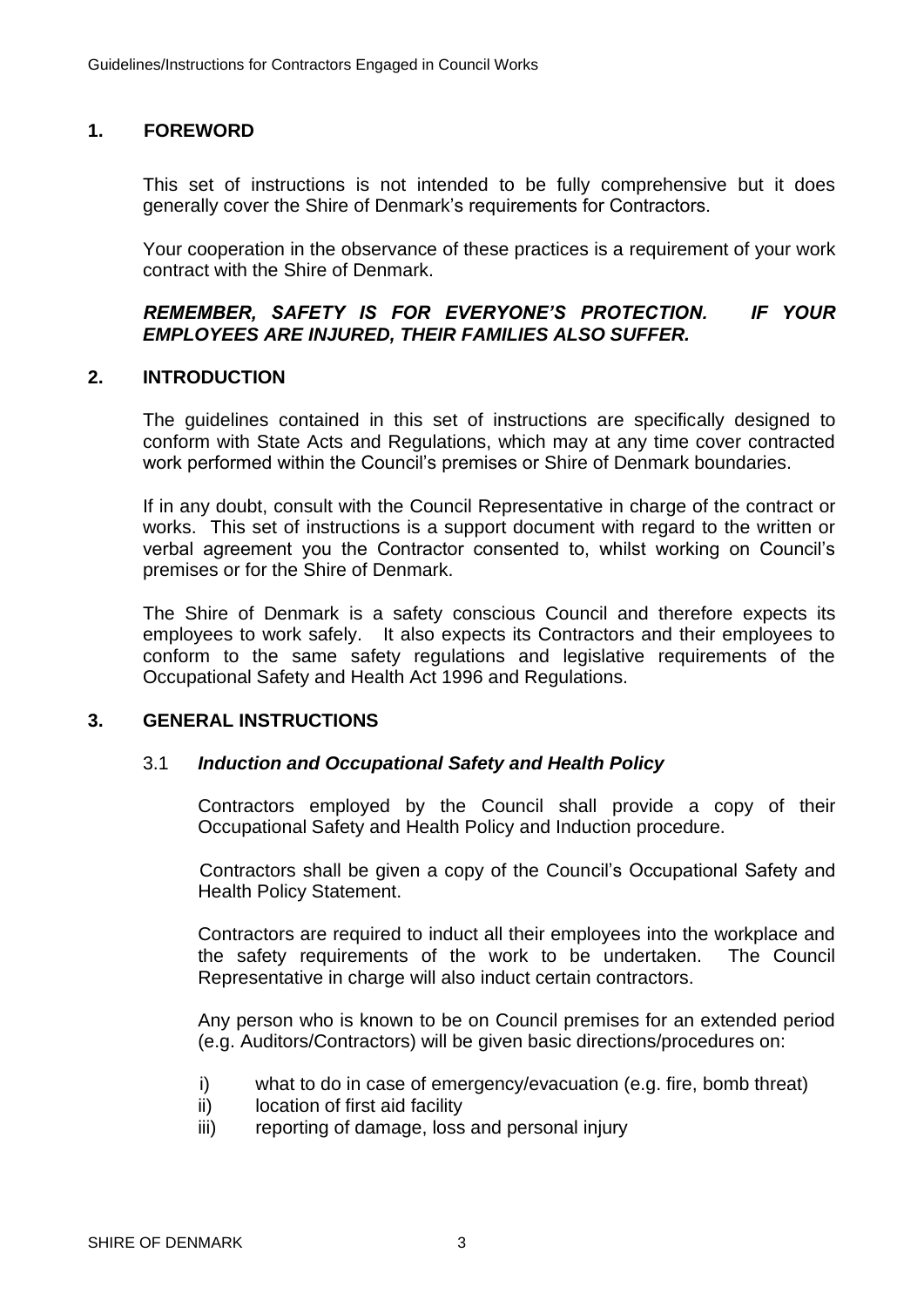### 3.2 *Qualifications or Licence*

Contractors MUST ensure that any task requiring a qualification or licence is allocated to a person or persons who can clearly identify themselves as having such qualification or licence as required to complete the task. If designated plant is to be used, it MUST have a current licence from Transport, WORKSAFE WA or an eligible inspector for the operation of the machine/equipment for the task designated.

### 3.3 *Accident Prevention*

If you are in any doubt on a safety and health matter ASK THE COUNCIL REPRESENTATIVE IN CHARGE. Do not put yourself at risk. Please report any conditions that you consider wrong or hazardous.

#### *ACCIDENTS DON'T HAPPEN THEY ARE CAUSED*

To prevent accidents you must:

- Always be alert and observant
- Think before you act
- Consider the outcome of your actions
- Consider those working near you
- Make proper use of protective clothing and equipment
- Observe safety regulations
- Follow carefully the instructions of the Council Representative
- Keep your work area tidy
- Keep your tools and equipment in good condition
- Adopt a positive attitude to safe working
- Comply with Legislative requirements and Codes of Practice
- Have regard for the wider public and their safety

#### 3.4 *Fire Protection*

- Fire extinguishers, hydrants and hose reels are situated throughout Council premises. Familiarise yourself with the location of these, the type of fire they are designed to fight and their method of operation. If you do not know these points, a minor fire could become a major one.
- Report all fires immediately. If it is safe to extinguish the fire, do so.
- Fire extinguishers must be kept free of obstructions at all times.
- If you use a fire extinguisher, report it to the Council Representative in charge so that he/she can arrange a replacement.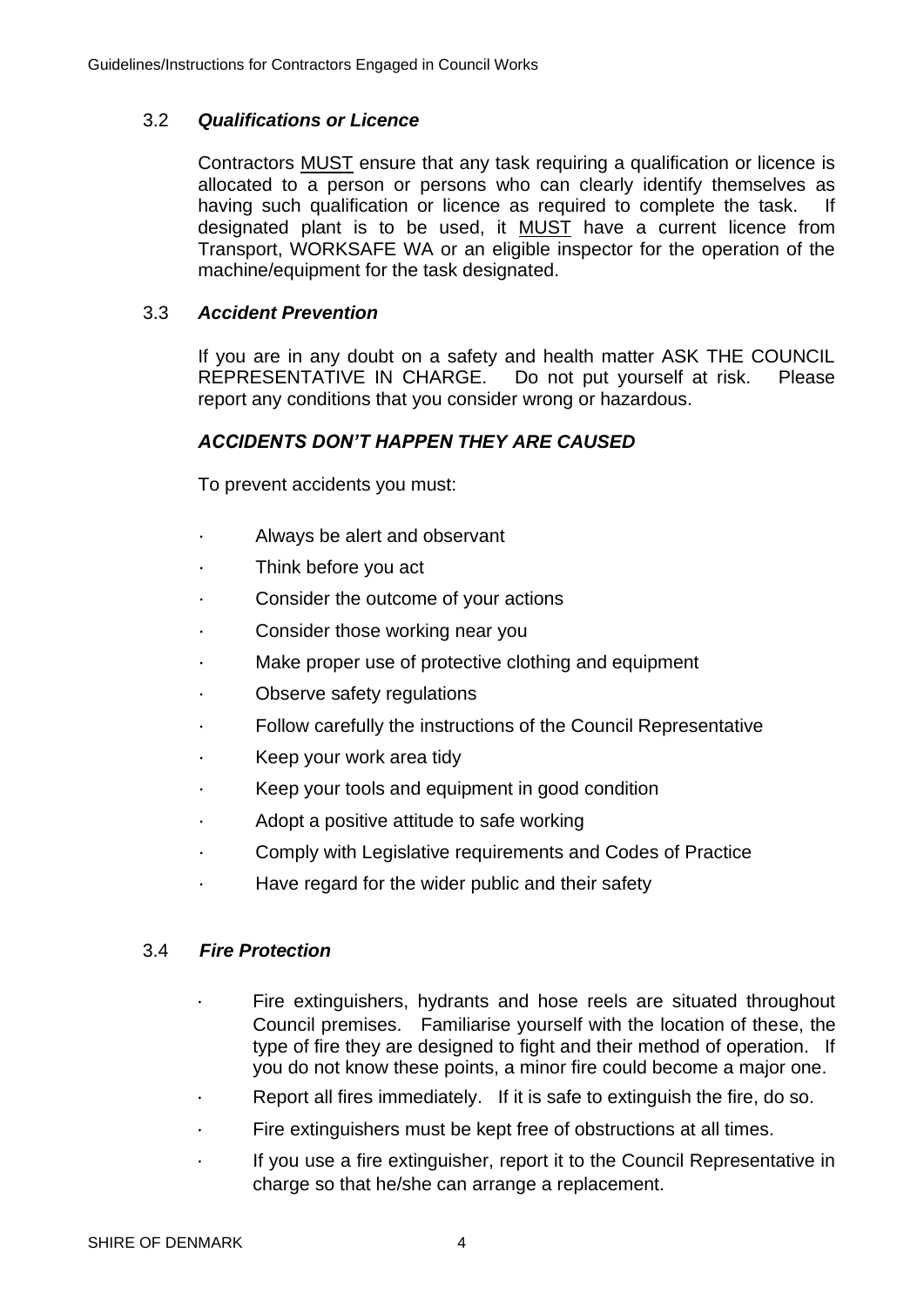• Fire hoses should not be used for any other purposes, however, where permission is given such hoses must be correctly dried and returned to the appropriate storage area.

## **REMEMBER**

### **Carbon Dioxide (red/black band)**

Used for electrical and flammable liquids.

#### **Dry Powder (red/white band)**

Used for electrical and flammable liquids.

#### **ABE (red)**

General purpose use (solids, liquids, electrical).

#### **Water Pressure (all red)**

Used for non-electrical and non-flammable liquids.

#### **NOTE:**

Fire extinguishers have about half a minute duration once activated, so ensure you are at the fire scene before activating a fire extinguisher.

#### 3.5 *Know the place in which you work*

Get to know the emergency procedure and communication protocols within your particular section from the Council Representative in charge.

Know where the first aid facilities are.

Do all within your control to keep your work area and the places you use in a clean and tidy condition. The job in hand is always easier to do if conditions affecting it are well controlled.

#### 3.6 *Traffic Control and Signs*

All Contractors and their employees must be qualified in Basic worksite traffic management. The supervisors must be qualified in Advanced worksite traffic management.

Traffic Management Plans must be submitted and approved prior to commencing any work which impacts upon or affects any part of the road reserve.

Appropriate Traffic Control road signage as required by the Road Traffic Code 2000 must be used, in accordance with Australian Standards AS1742.3-1996 and AS1742.10-2000, to protect the public and employees. **The successful contractor(s) shall be responsible for supplying, erecting and maintaining all signs for this contract in accordance with the Road Traffic Code (2000), AS1742.3-1996 and AS1742.10-2000**.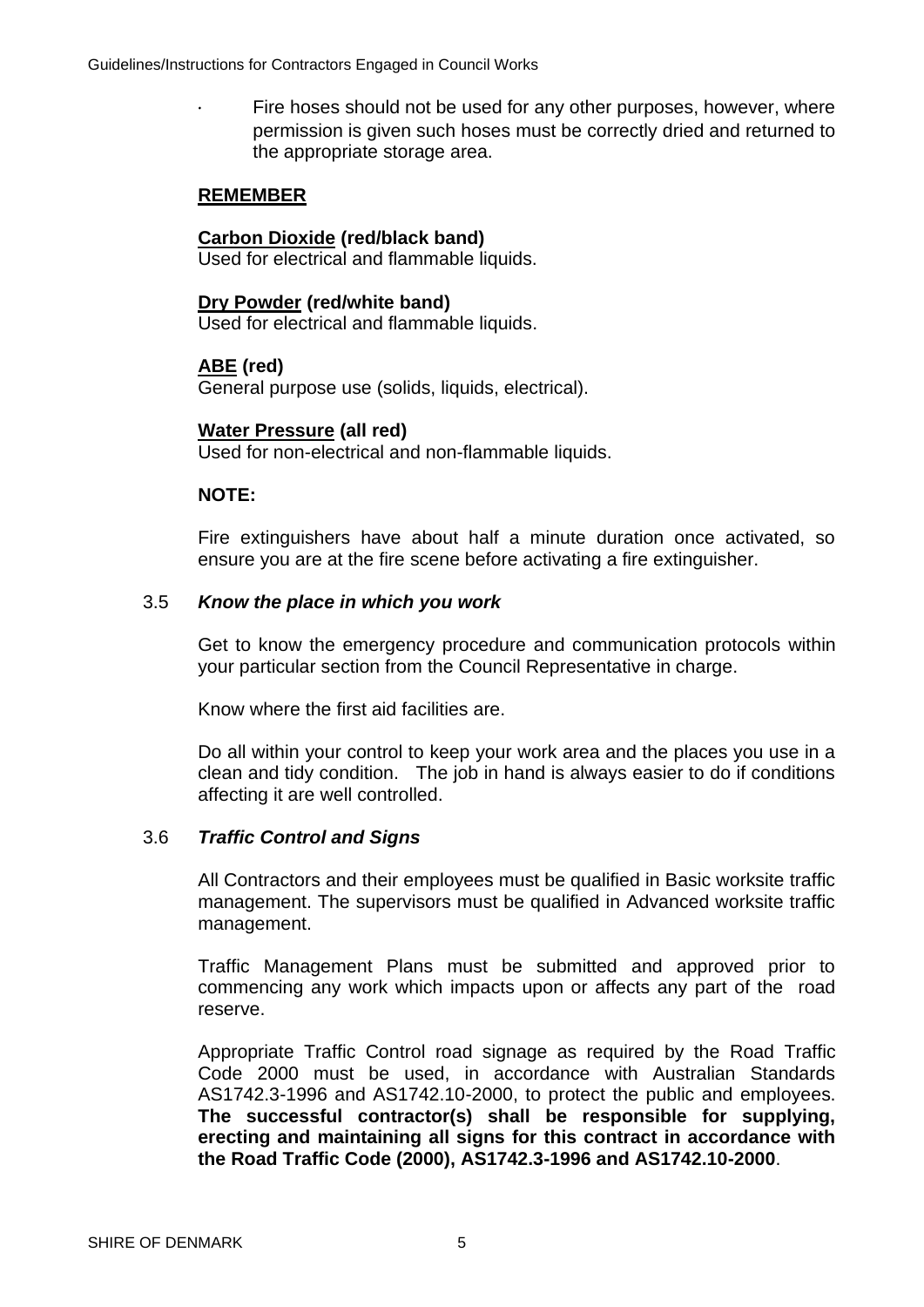Safety and other signs are clearly posted on Shire of Denmark premises. All signs shall be observed and their advice strictly adhered to by all personnel.

If you are unsure contact the Council Representative in charge for guidance.

#### 3.7 *Isolation Procedures*

Construction equipment and plant which is tagged out by having a "Danger" tag or "Out of Service" tag attached to any control, switch, valve or other activator is "under no circumstances" to be energised, used or operated.

In every case: where there is any risk to a worker, the unit (and all associated drives) must be isolated in accordance with the "ISOLATION PROCEDURE".

#### **4. VEHICLES**

All vehicles that are subject to licensing requirements shall be licensed and must carry a minimum of third party insurance coverage.

When on Council premises, reserves or work sites:

- Contractors' vehicles shall have appropriate flashing amber beacons, visible from all sides, when operating within or near the work zone.
- Contractor work vehicles are limited to the job requirements only.
- Contractors and their employees are to park private vehicles in appropriate carparks.
- All speed limits to be observed whilst travelling on Council roads and worksites.
- No vehicles are permitted in areas where identified by the Council Representative as "out of bounds".

#### **5. CONTRACTORS' TOOLS AND EQUIPMENT**

Contractors will provide the equipment essential to the performance by them of their contract obligations. All tools and machinery will be maintained in good working order in accordance with Worksafe WA and Shire of Denmark requirements.

The Shire of Denmark does not accept liability for the loss or damage to contractor's equipment.

#### **6. PUBLIC OR PRIVATE PROPERTY**

Contractors shall inform themselves of service utilities plant/equipment locations above and below ground level prior to commencement of any on-site work.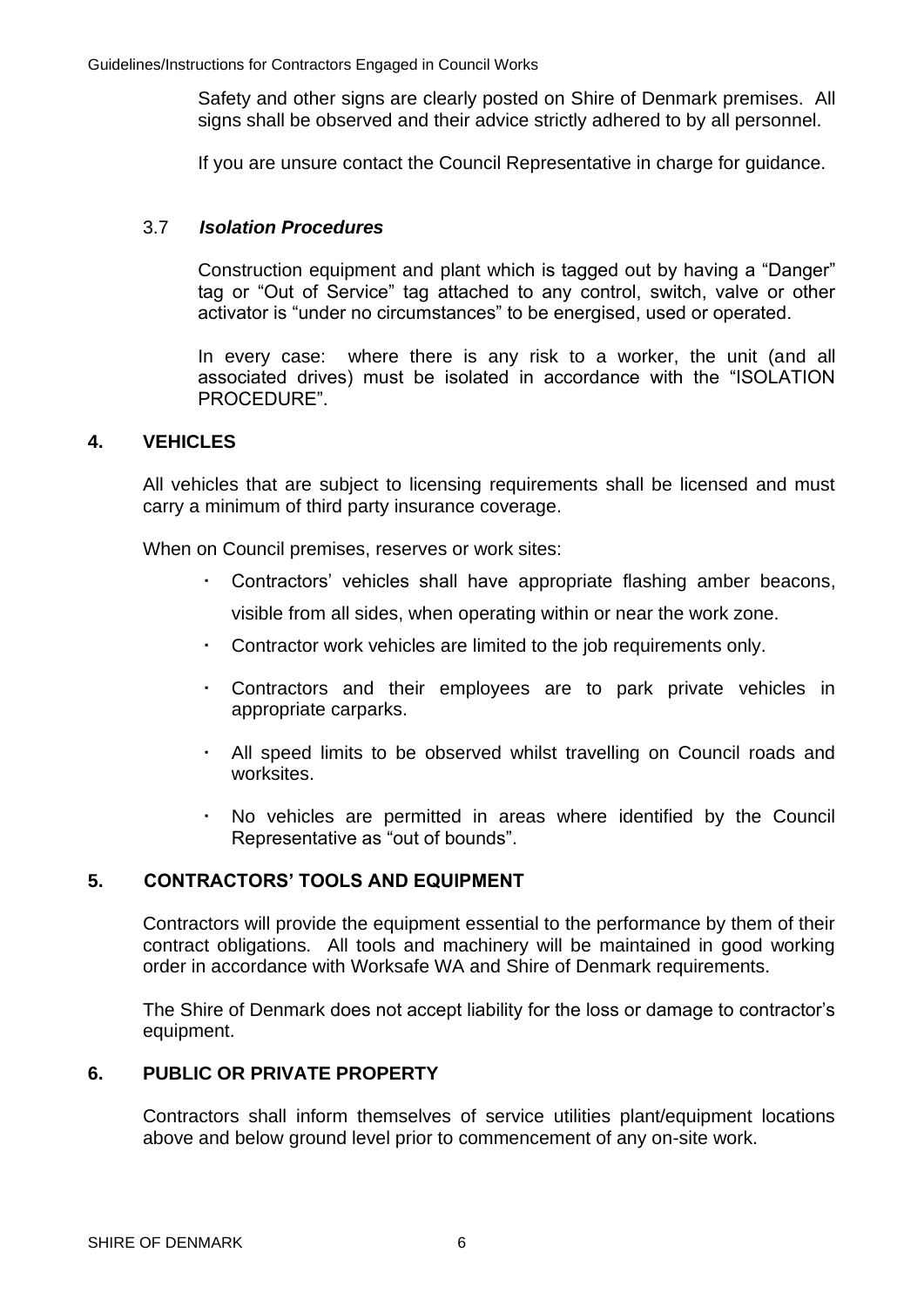Damages to any public or private property are the sole responsibility of the Contractor. Any such damages shall be reported to the Council Representative immediately.

# **7. EQUIPMENT DELIVERIES**

Contractors are to make all arrangements for delivery, off loading and storage of equipment, etc., prior to its arrival on site with the Council Representative in charge.

The Shire of Denmark will not be responsible for off loading or delays in equipment delivery, unless prior arrangements have been made.

All delivery documents for equipment and services charged directly to the Shire of Denmark must be handed to the appropriate Council Representative to confirm receipt of same.

# **8. ELECTRICAL HAZARDS**

All electrical work to be conducted on any Shire of Denmark site will be carried out in accordance with Western Power and Worksafe WA regulations and CASA regulations, Aerodrome Manual.

#### **9. WELDING AND CUTTING**

The Contractor shall ensure that all work requiring the use of welding, cutting, grinding or naked flames is done in accordance with Worksafe WA regulations.

All of the rules covering permits, fire watch personnel, flammable material, screening and protective equipment will be complied with by the Contractor in accordance with Worksafe WA regulations.

# **10. WORK SITES**

Where the provision of barriers, site protection for danger areas and overhead protection is required, it will be carried out to Worksafe WA requirements. Where applicable a Traffic Management Plan may also be required to be submitted to the Council Representative.

Excavations will be discussed with the Council Representative and checks against site plans confirmed before digging will be permitted to commence.

### **11. OPERATING EQUIPMENT**

Contractors' employees are not permitted to operate Shire of Denmark equipment.

All machinery and/or mobile equipment that is subject to license or certificates of competency will not be operated on site unless the operators have the appropriate endorsements.

# **12. PLANT AND MACHINERY**

SHIRE OF DENMARK 7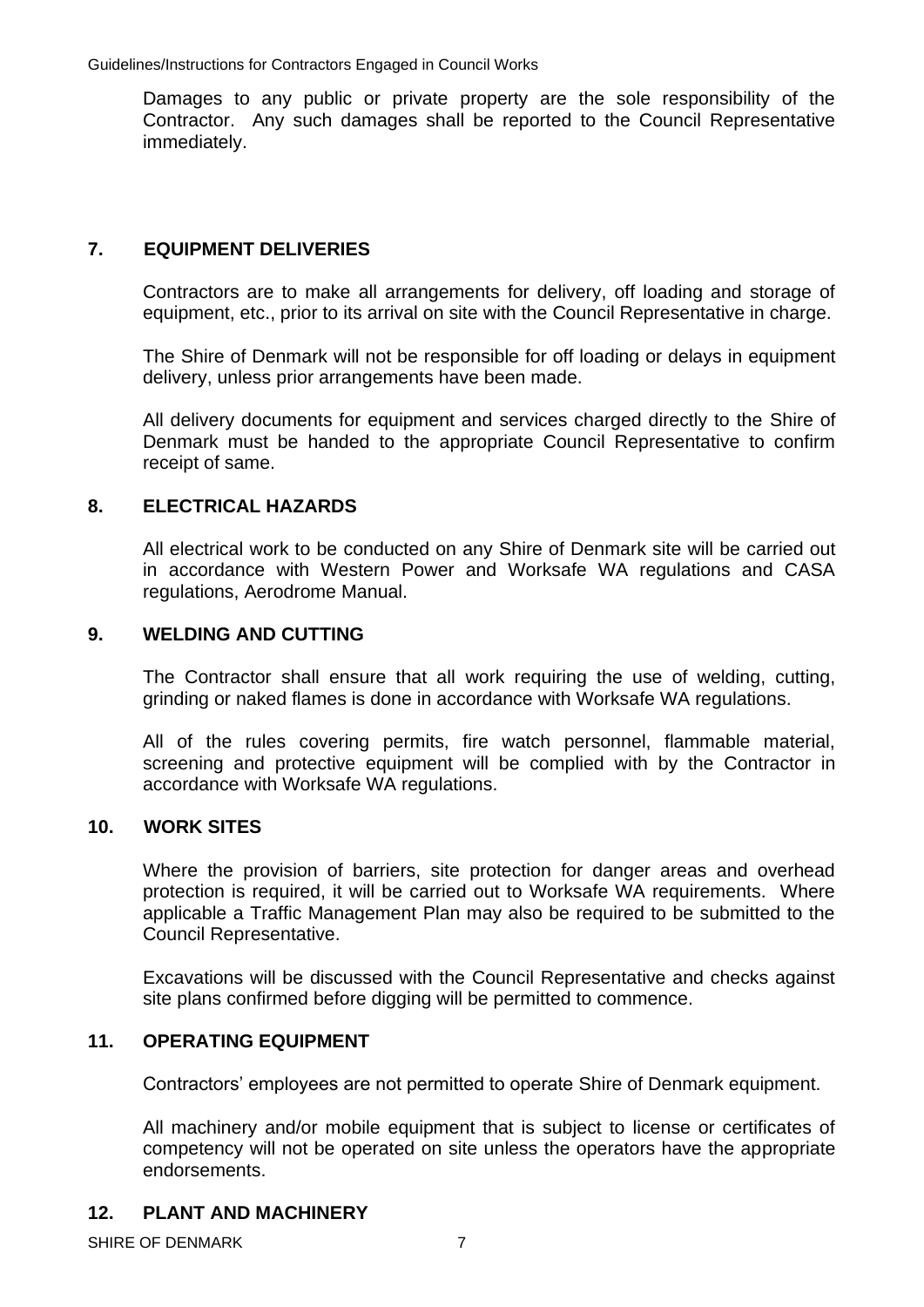Locks and/or appropriate tags shall be used to isolate hazardous plant and machinery if work is to be carried out on that plant or machinery.

Do not remove any safety guards or isolation equipment without permission of the Council Representative in charge.

#### **13. HOUSEKEEPING**

All work places shall be kept in a clean and tidy condition.

#### **14. SCAFFOLDING AND LADDERS**

All scaffolds and ladders will be constructed and used in accordance with Worksafe WA regulations.

#### **15. SAFETY HELMETS**

Safety helmets must be worn in areas where designated by the Council Representative.

#### **16. EYE SAFETY**

Safety glasses must be worn in defined eye protection areas. They should also be worn whenever there is a risk of damage to eyes, eg: grinding, chipping etc.

### **17. FOOTWEAR**

Safety boots shall be worn at all times when working around heavy plant and machinery.

#### **18. CLOTHING**

Protective clothing required by law must be worn. Such determination will be made by the Council Representative in charge, eg: Respiratory protection.

**Flourescent safety vests shall be worn at all times when working on or near roadways.** 

#### **19. HEARING CONSERVATION**

Hearing protection such as ear muffs or ear plugs are acceptable. Contractors are to supply their employees with such devices where required.

The contractor will be required to comply with its obligations to the "Noise Control" regulations.

#### **20. FIRST AID**

It should be noted that Worksafe WA regulations require Contractors to provide their own first aid facilities and personnel (Reg. 327).

All injuries must be reported to the Council Representative in charge.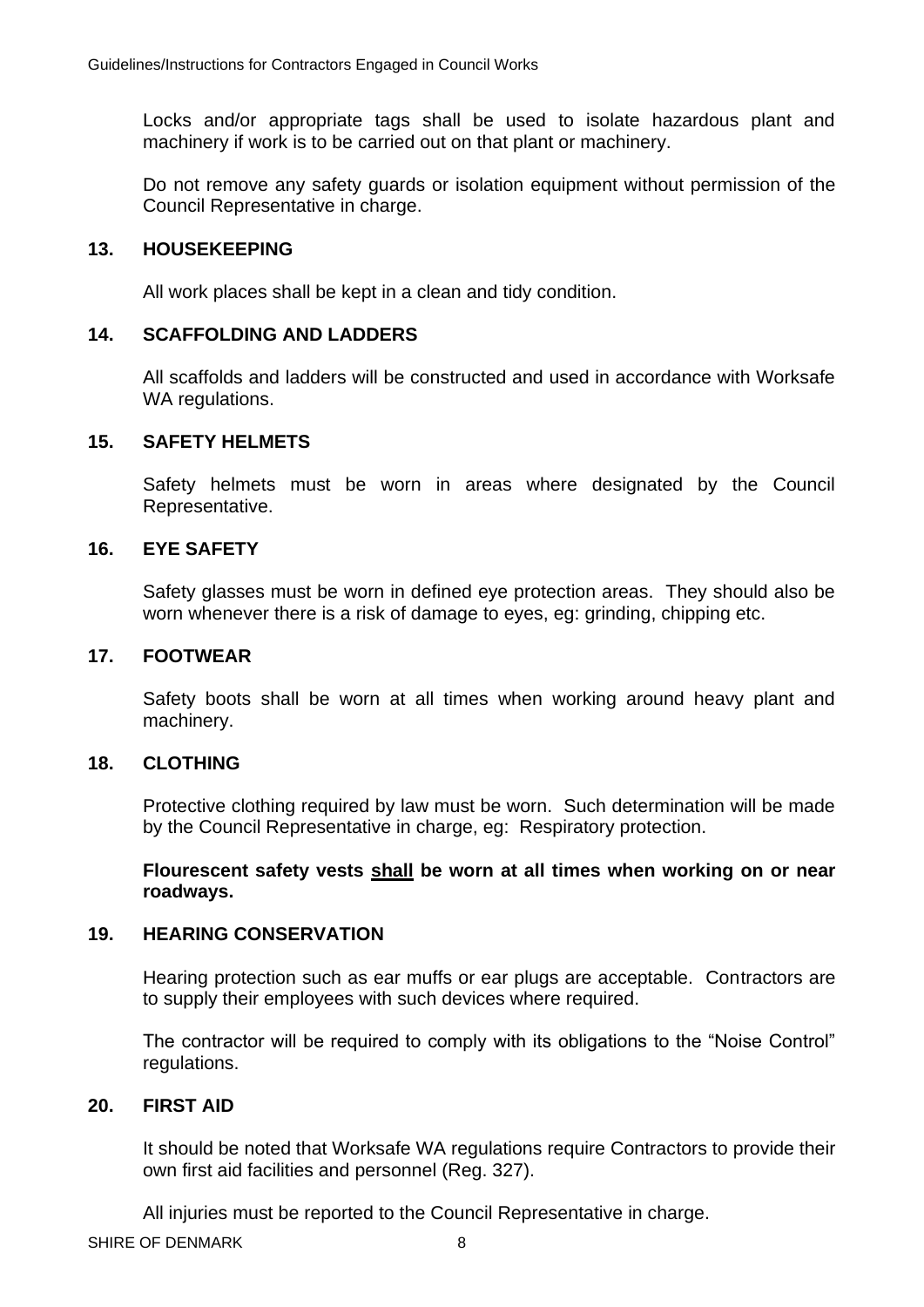# **21. GAS CYLINDERS**

Ensure all gas cylinders are stored and secured in a safe place and condition, and in the upright position away from heat.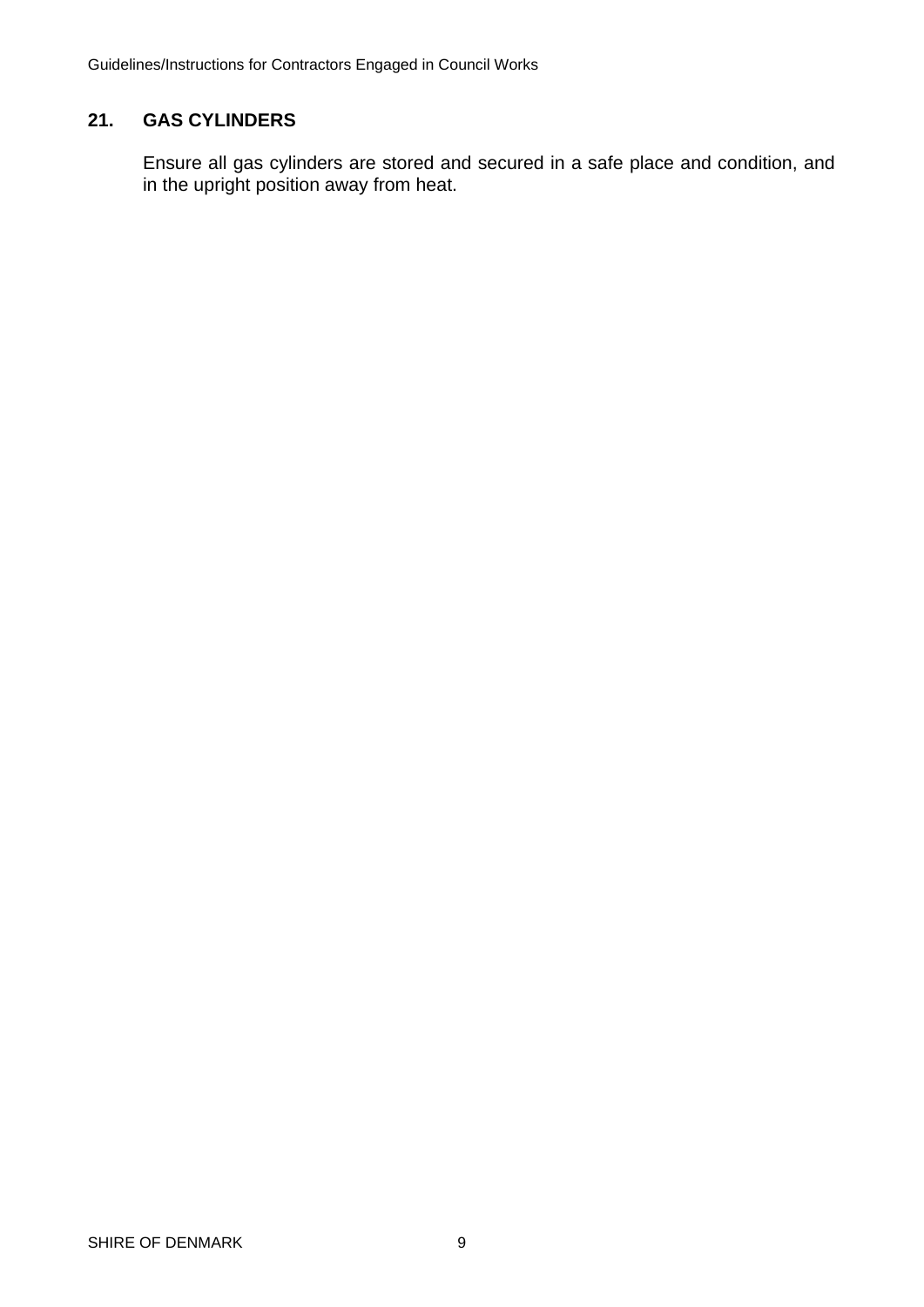## **22. HAZARDS**

The Shire of Denmark has its own hazard identification and reporting procedure which contractors will be required to comply with.

It is essential that all workers participate in the identification of hazards and then assist with the elimination of these workplace hazards.

In every case, it is important that the workplace should not become a hazard to workers just because of poor housekeeping. Clean it up ....-.... Regularly!

Report any hazard to the Council Representative in charge.

#### **23. PRACTICAL JOKES**

Practical jokes and skylarking have been the cause of many "On the job" injuries and for this reason they are banned at all Shire of Denmark sites.

#### **24. INTOXICATING LIQUOR AND DRUGS**

The Contractor will not be permitted to enter the site with any intoxicating alcohol, or drugs, or at any time that he or his employees are adversely affected by alcohol or drugs.

All persons found to be under the influence of liquor or drugs, will be directed to leave the site immediately.

#### **25. DISCIPLINARY ACTION**

Any Contractor or his employee contravening the Shire of Denmark's regulations may be required to leave the premises or work site and may be refused re-entry.

The said contract may become null and void.

### **26. CONFINED SPACE**

Before entry to a confined space is permitted the Contractor must ensure that all the appropriate isolation procedures are carried out, as per the direction of the Council Representative in charge and in proper procedure as per the Australian Standard 2865, 1986.

#### **27. OCCUPATIONAL SAFETY & HEALTH (Policy P140302)**

#### **Objective**

To ensure that so far as is practicable, a working environment is maintained in which employees/volunteers are not exposed to hazards.

#### **Policy**

This policy recognises that the safety and health of all employees/volunteers within the Shire of Denmark is the responsibility of Council management and employees/volunteers.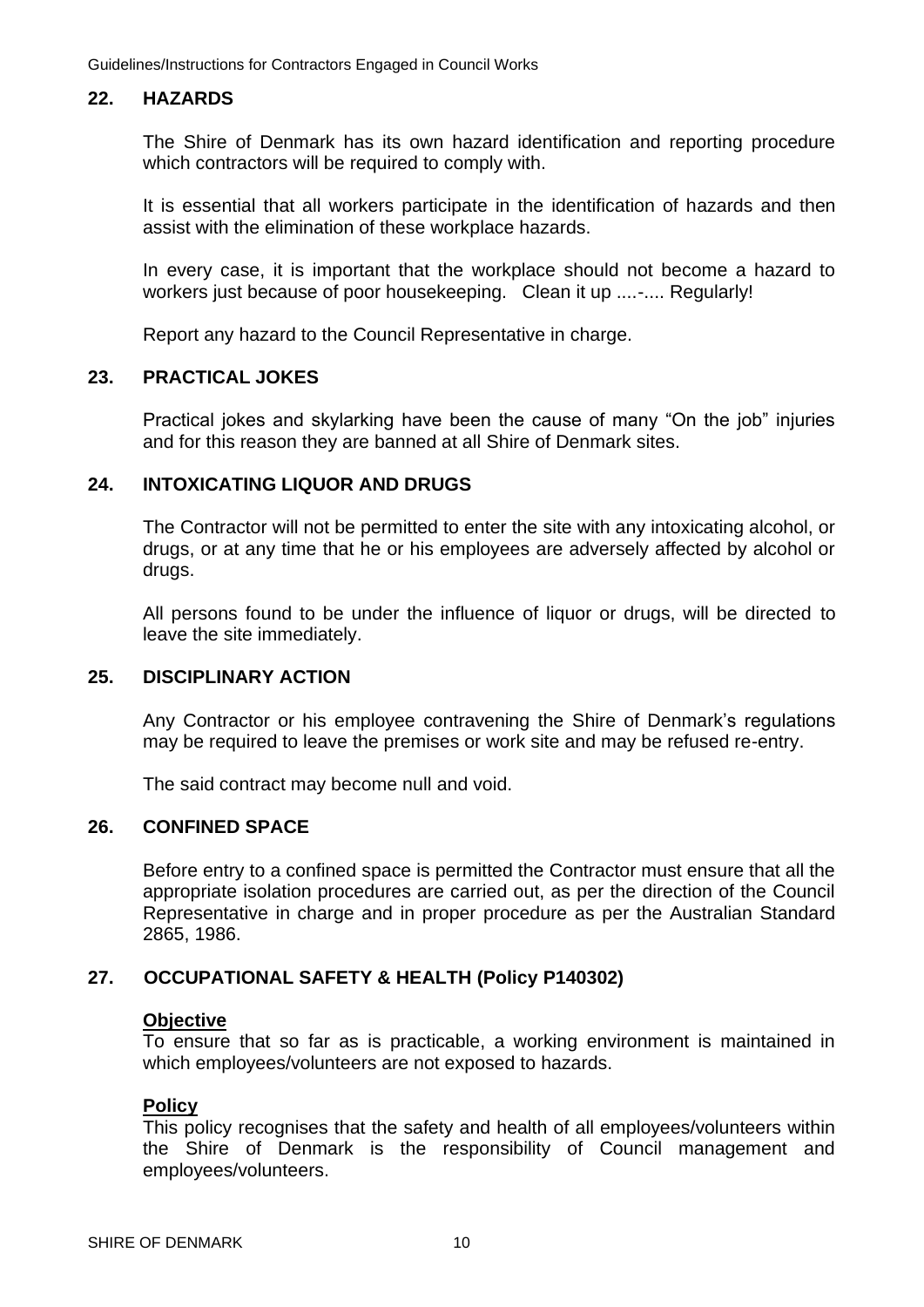All accidents or hazards that occur within the workplace, or identified hazards, that result or may result in personal injury shall immediately be reported, through the employee's/volunteer's supervisor using the Accident, Incident, Hazard Report Form.

Where the situation requires immediate action it is the relevant Manager's responsibility to progress resolution as well as ensure the matter is referred to the Occupational Safety and Health Committee.

As per the Occupation Safety and Health Act 1984, the objective of this policy is to:

- Promote and secure the safety and health of people working for the Shire of Denmark;
- Protect people at work from hazards;
- Assist in securing a safe and hygienic working environment;
- Eliminate, reduce and control hazards;
- Encourage co-operation and consultation between the Shire of Denmark and employees/volunteers; and
- Promote education and awareness of occupational safety and health.

# **PROCEDURES**

#### **Management**

The safety and health duties of Management at all levels will be detailed and Council procedures for training and back-up support shall be followed. In fulfilling the objectives of this policy, management is committed to regular consultation with employees to ensure that the policy operates effectively and that safety and health issues are regularly reviewed.

Recognising the potential risks associated with hazards that may be present, Council will take practicable steps to provide and maintain a safe and healthy work environment for all of its employees/volunteers.

#### **RESPONSIBILITIES**

Under this policy, OSH Responsibilities are defined as;

# *RESPONSIBILITIES OF THE CHIEF EXECUTIVE OFFICER (CEO):*

The CEO is responsible for the implementation and monitoring of OSH.

# *RESPONSIBILITIES OF EXECUTIVE MANAGEMENT AT ALL LEVELS ARE:*

- In fulfilling their responsibility, management has a duty to provide and maintain, so far as is practicable, a working environment in which employees/volunteers are not exposed to hazards.
- Responsible for the effective implementation of the Council's safety and health policy.
- Must observe, implement and fulfil its responsibilities under Acts, Regulations and Standards which apply to Local Government.
- Must ensure that the agreed procedures for regular consultation between management and those with delegated and elected safety and health responsibilities are followed.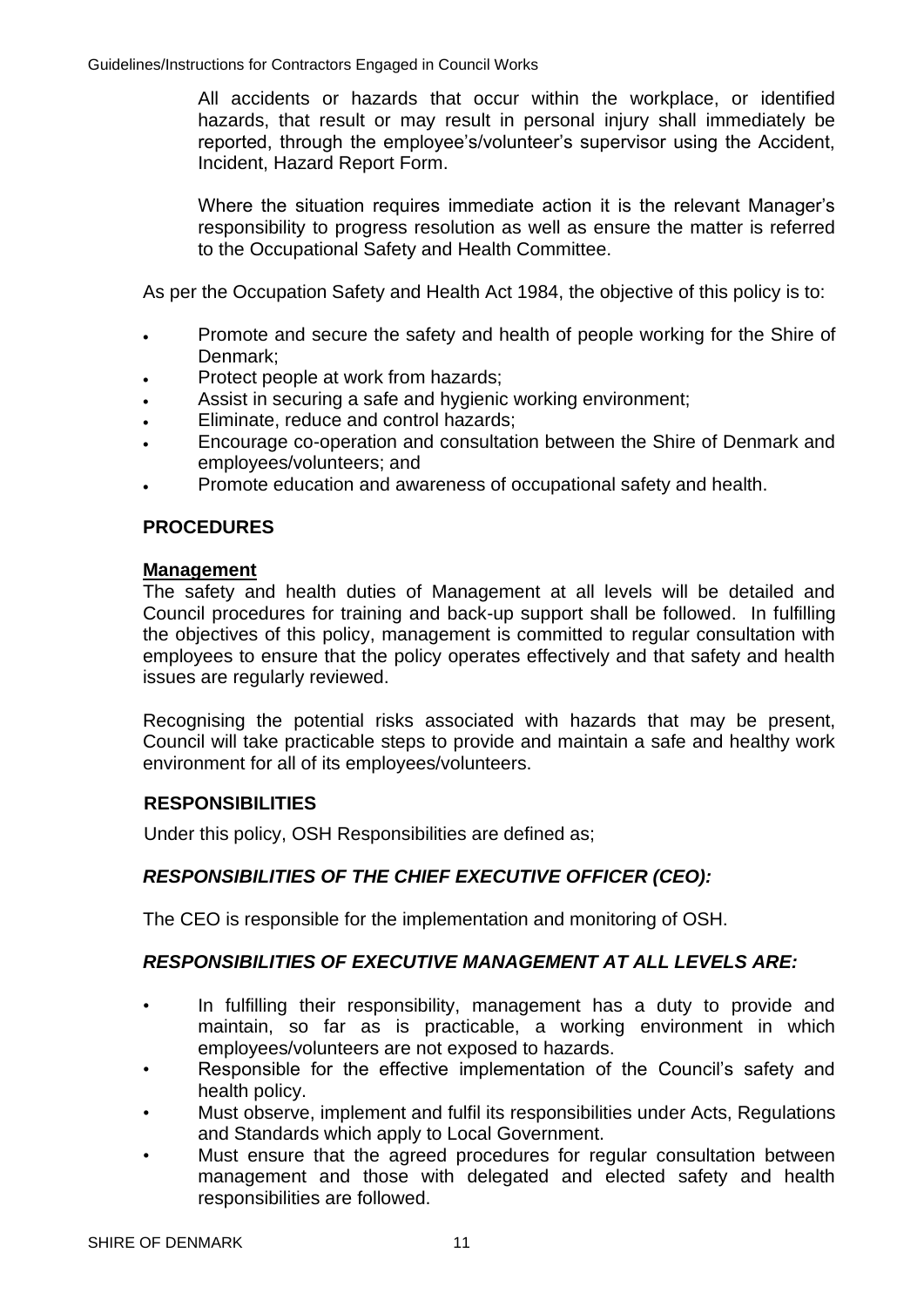- Must make regular assessments of safety and health performance and resources in co-operation with those persons having delegated and elected safety and health function;
- Must ensure that all specific policies operating within the Council eg fire and evacuation, procurement, training, first aid and safe systems of work, are periodically revised and are consistent with Council's safety and health objectives and current Acts, Regulations and Standards.
- Must provide information, instruction, training and supervision for all employees/volunteers in the correct use of plant, equipment and substances used throughout the Council.
- Must ensure that safe work practices and procedures (safe work method statement) are documented and implemented.
- Must ensure that line management/supervisors and delegated persons in control of the workplace conduct regular work place inspections, risk assessment and hazard identification.
- Must within a specified timeframe be informed of all incidents and accidents occurring on Council premises, to Council employees/volunteers and/or to Council plant and equipment, so that safety and health performance can be investigated and improved through the adoption of hierarchy of hazard controls.
- Measure occupational health and safety performance regarding all hazards, near misses and injuries and then to use these outcomes as a consideration factor when purchasing new equipment and/or designing work practices.
- Must ensure that all line management/supervisors are actively involved in hazard management and risk assessment activities.
- Must ensure that Safety & Health Representatives are able to carry out their legislated duties. (S. 33 OSH Act).
- Must actively promote and participate in the Work Injury Management program.

# *RESPONSIBILITIES OF THE LINE MANAGER/SUPERVISOR/GROUP/ LEADER:*

- Ensure employees, volunteers and contractors have a safe place of work in which to work.
- Ensure the active promotion of safety and health controls, mechanisms and prevention programmes.
- Ensure all hazards are identified, risk are assessed and controlled.
- Ensure employees/volunteers have safe methods of performing the required tasks.
- Ensure employees/volunteers are adequately trained and assessed as competent.
- Ensure employees/volunteers are adequately supervised.
- Actively promote and participate in the Work Injury Management Program.

*Line Manager/Supervisor/Delegated Persons in control of the workplace are required to:*

- Accept responsibility of safety management in their work places.
- Lead by example.
- Wear and enforce the use of personal protective equipment.
- Recognise potential hazards and ensure appropriate remedial action in line with the risk/hazard hierarchy of controls.

• Investigate safety issues, provide feedback and close out the issue.

SHIRE OF DENMARK 12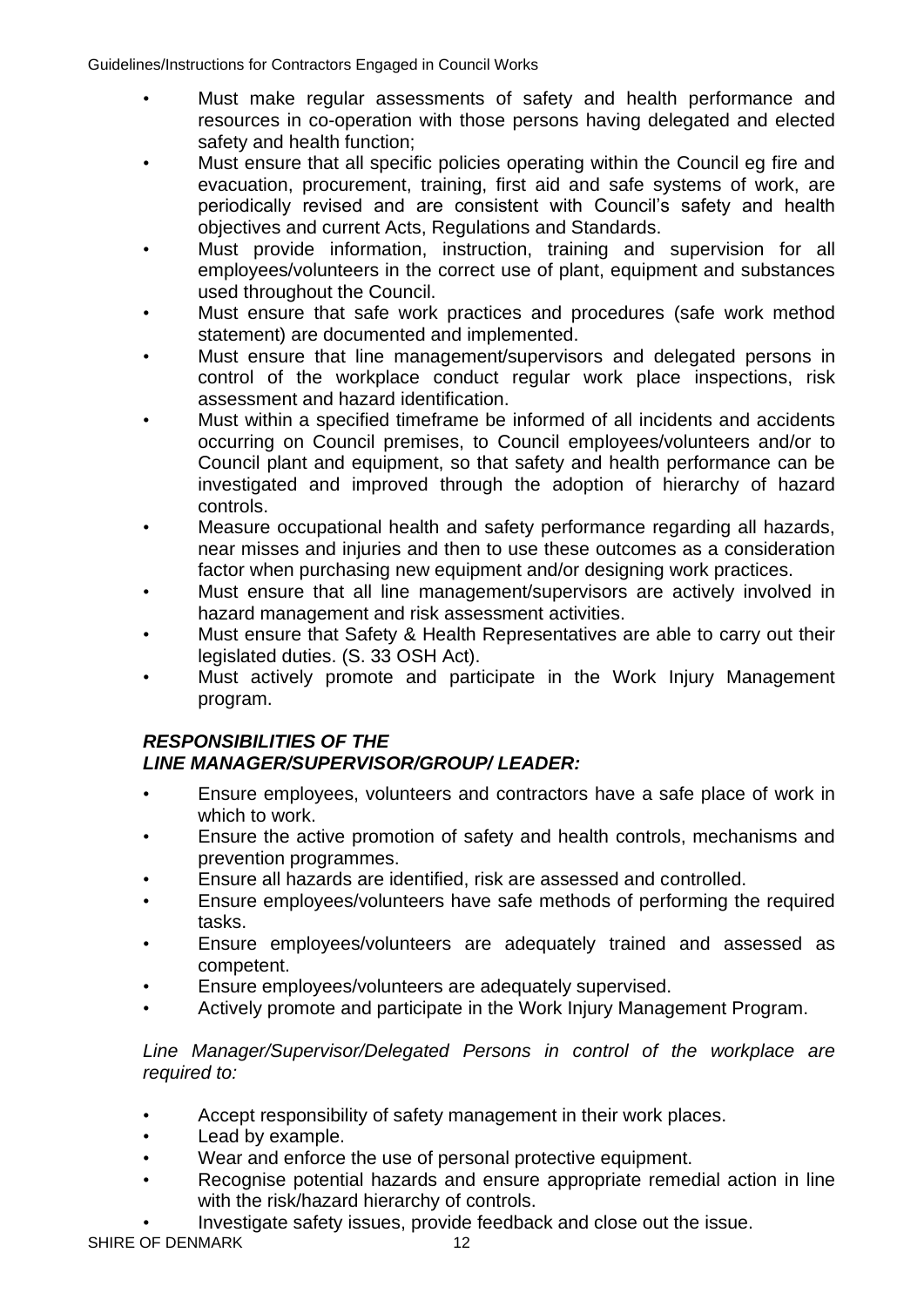- Be conversant with the OSH legislation, Australian Standards, Codes of Practice and Guidance Notes relevant to the work place.
- Investigate accident/incidents and near misses and ensure action is taken to control the cause(s).
- Liaise with the safety representatives.
- Recommend training as required and assess competency following training.
- Undertake safety inspections on a regular basis.
- Ensure safe work methods and procedures are documented, implemented and being followed by employees/volunteers.

## *EMPLOYEES/VOLUNTEERS RESPONSIBILITIES:*

- Conform to the duty of care requirements ensuring their own safety and that of others through the prevention of any adverse acts or omissions.
- Must comply with the safety procedures and directions agreed between management and employees with nominated or elected safety and health representatives.
- Must not wilfully interfere with or misuse items or facilities provided in the interests of safety and health of Council employees/volunteers.
- Must use, store and maintain items, equipment and facilities provided in the interests of safety and health (protective clothing, machine guards, first aid provisions etc) in a manner in which he/she has been properly instructed.
- Must, in accordance with Council procedures for accident and incident reporting, report potential and actual hazards and accidents/incidents to their supervisor and/or safety and health representatives within a specified timeframe.
- Must cooperate with the employer in the carrying out of their obligations (S 20 OSH Act).
- Must comply with the Council Work Injury Management Program.

# *SAFETY REPRESENTATIVES RESPONSIBILITIES:*

- Ensure that inspections are carried out in the area they represent.
- Investigate accidents and incidents with the management.
- Keep himself or herself informed with information provided by the employer.
- Report hazards to the employer.
- Refer matters to the safety and health committee which have not been resolved through the issue resolution procedure.
- Consult and cooperate with the employer.
- Liaise with employees.

# *SAFETY COMMITTEE RESPONSIBILITIES:*

- Facilitate consultation and cooperation between management and employees to ensure the smooth operation of the safety management program.
- Remain informed as to current relevant Legislation, Codes of Practice, Australian Standards and comparable industry standards through communication, education and training.
- Develop effective strategies and action plans for the continuous improvement of the Safety Management Program.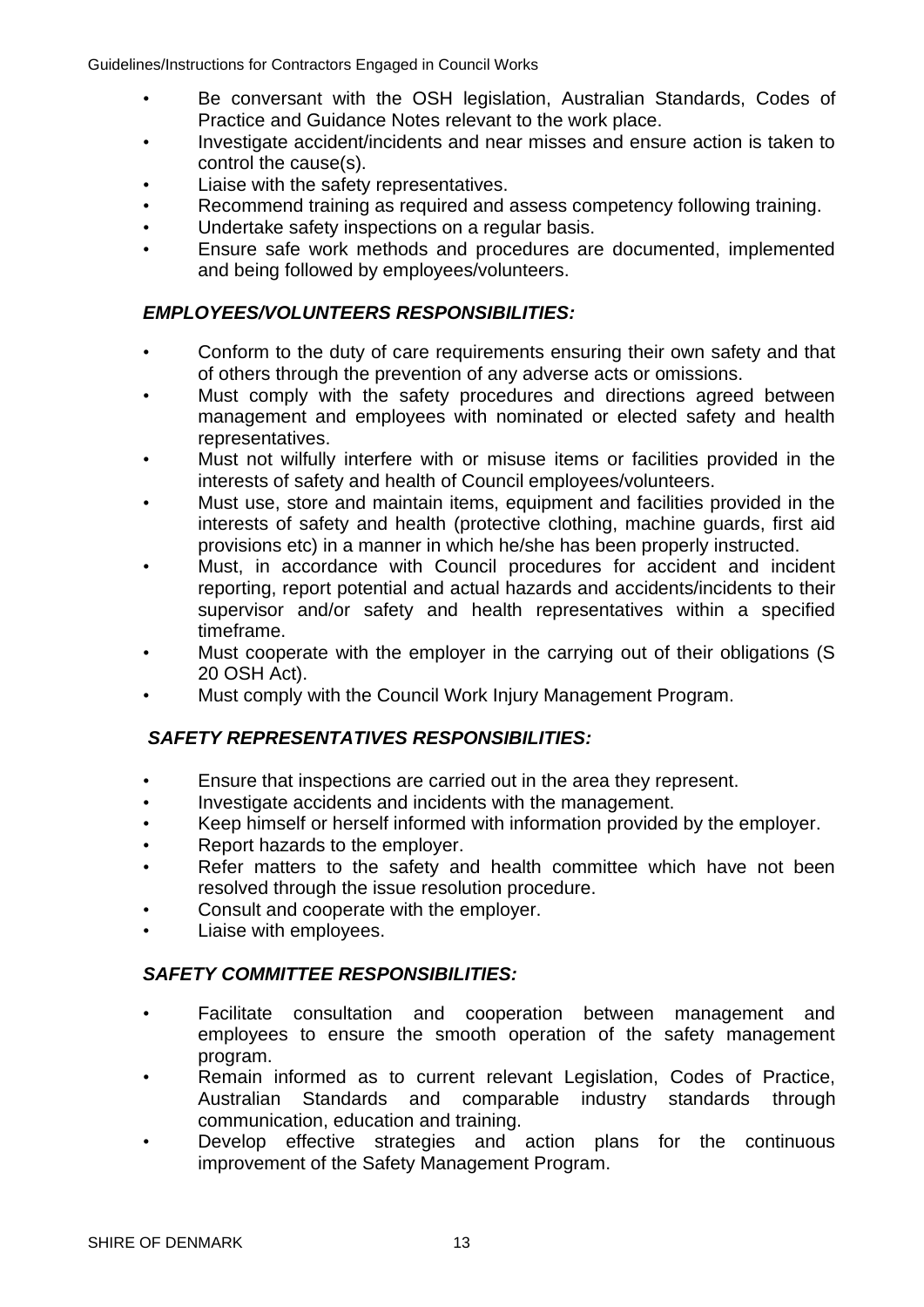- Offer recommendations to management on improvements to safety and health practices, rules, procedures and any other matter relating to the safety and health of employees, contractors and visitors.
- Offer recommendations to management on the allocation of resources required to achieve agreed objectives and goals with relation to safety and health.
- Ensure the assessment of all potential risks associated with operations and activities to develop and implement effective risk control strategies.
- Ensure the provision of an effective hazard management system designed to identify, eliminate, reduce or transfer existing hazards through the adoption of the hierarchy of controls.
- Ensure risk/hazard controls are monitored and reviewed for their effectiveness.
- Review outcomes against agreed Key (Positive) Performance Indicators.

# *SAFETY COMMITTEE MEMBERS RESPONSIBILITIES:*

- Attend meetings.
- Prepare and present reports as requested by the committee.
- Review reports of hazards and control measures.
- Review investigation reports of accidents/incidents and preventative strategies.
- Review policy/procedural changes to ensure effectiveness.
- Monitor and review hazard controls for effectiveness.
- Develop strategies to improve safety and health systems.
- Identify existing and potential hazards in the workplace and perform risk assessments to prioritise actions.
- Evaluate safety of plant, equipment and chemicals prior to purchase.
- Refer any unresolved issues to committee for discussion and resolution.
- Undertake listed actions in a timely manner.
- Actively promote safety and health in the workplace.

#### **28. INSURANCE**

Every Contractor will carry adequate insurance coverage for:

- Workers Compensation
- Motor Vehicles and Mobile Equipment
- Public Liability
- Personal Accident (Self-employed Contractors only)
- Employees Indemnity with Common Law extension cover
- Construction Risk

The Shire of Denmark requires the name of the insurer, policy number, value of the policy and expiry date. This information is to be stated on the attached Contractor's Safety Agreement and returned to the Shire of Denmark prior to the commencement of the contract.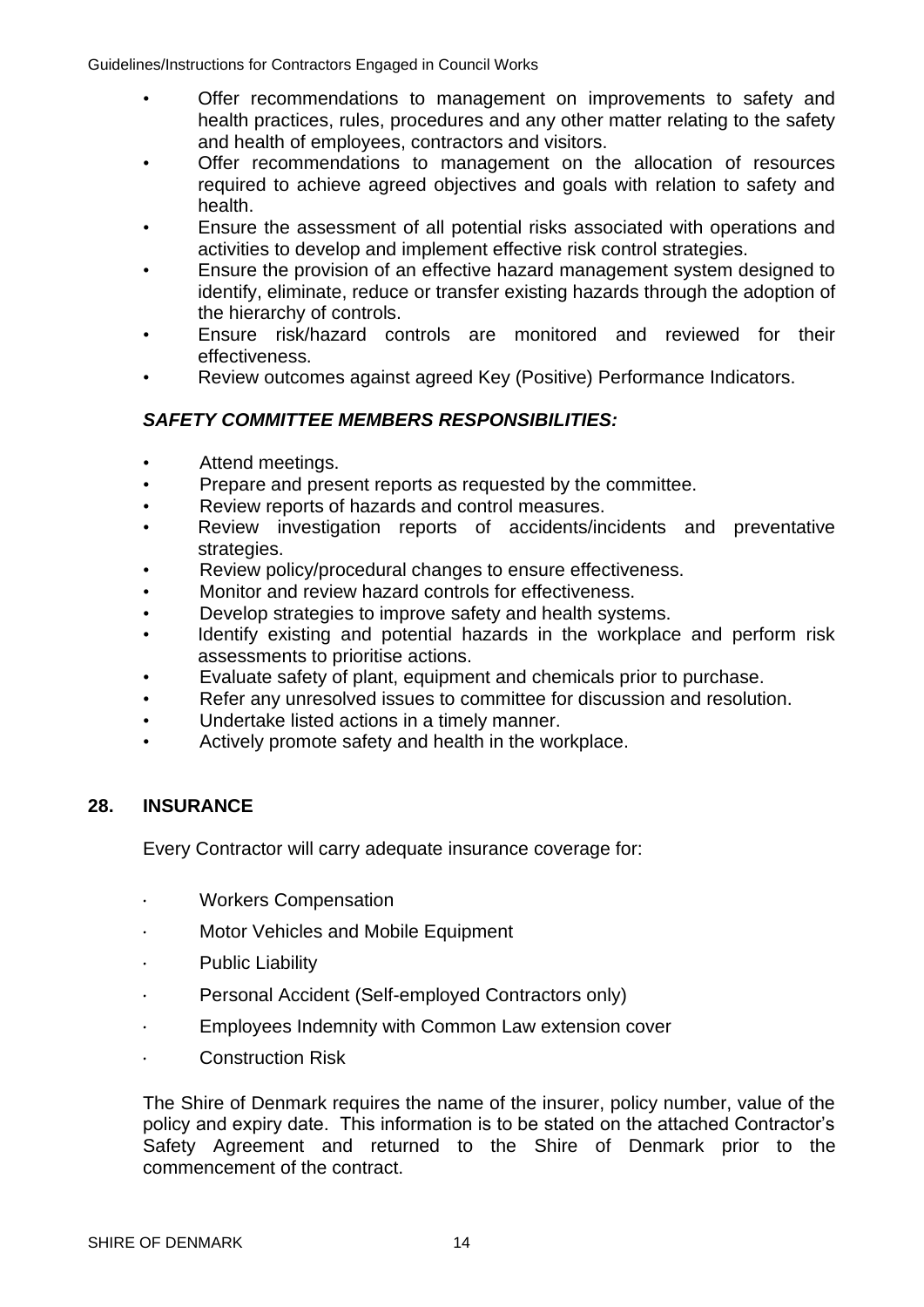- 28.1 The Contractor covenants that it shall take out and maintain insurance for all workers (as the term worker is defined in the Workers Compensation and Rehabilitation Act 1981), being all such insurance as is or may be required by the Act from time to time and the Contractor shall ensure that insurance is current throughout the duration of the Contract.
- 28.2 The Contractor is required to produce to the Council Representative a certificate of currency of insurance referred to in Clause 27.1 prior to or at any time during the term of the Contract.
- 28.3 If in the reasonable opinion of the Council Representative the insurance of the Contractor referred to in Clause 27.1 is not adequate, the Council Representative may require the Contractor to obtain and maintain further insurance. The Council Representative may terminate or suspend the operation of the Contract if the insurance of the Contractor required by Clause 27.4 is not adequate to the reasonable satisfaction of the Council Representative or if that insurance lapses, ceases, is suspended, prejudiced or is otherwise inadequate in the opinion of the Council Representative before or at any time during the Term of the Contract.
- 28.4 The Contractor covenants that it shall take out and maintain adequate public liability insurance. The absolute minimum acceptable to Council will be five million dollars (\$5,000,000).
- 28.5 The Contractor is required to produce to the Council Representative a Certificate of currency of insurance referred to in Clause 27.4 prior to or at any time during the term of this Contract.

# **29. INDEMNITY**

In consideration of the Council accepting the Contractor covenants to guarantee the due observance and performance of all terms and conditions expressed or implied in the Documents and also hereby indemnify the Council and agrees to keep it indemnified from and against all loss, damage, costs and expenses suffered or incurred by the Council directly or indirectly by reason of any breach or nonperformance by the Contractor of any such terms and conditions on the part of the Contractor to be observed or performed or, without limiting the generality hereof, by reason of any act or omission on the part of the Contractor that leads, directly or indirectly, to the Council incurring liability to a third party on the grounds of public liability for negligence or contributory negligence, including common law claims associated with the preparation or performance of works.

The Contractor further agrees that:-

- a) This guarantee and indemnity shall continue for the duration of the Agreement and for any extension or renewal thereof and shall extend to the acts and defaults of the Contractor during such duration, extension, renewal.
- b) The liability of the Contractors is both joint and several and the Council may proceed against any Guarantor without first having proceeded against the Contractor without affecting the liability of the Contractors as herein provided.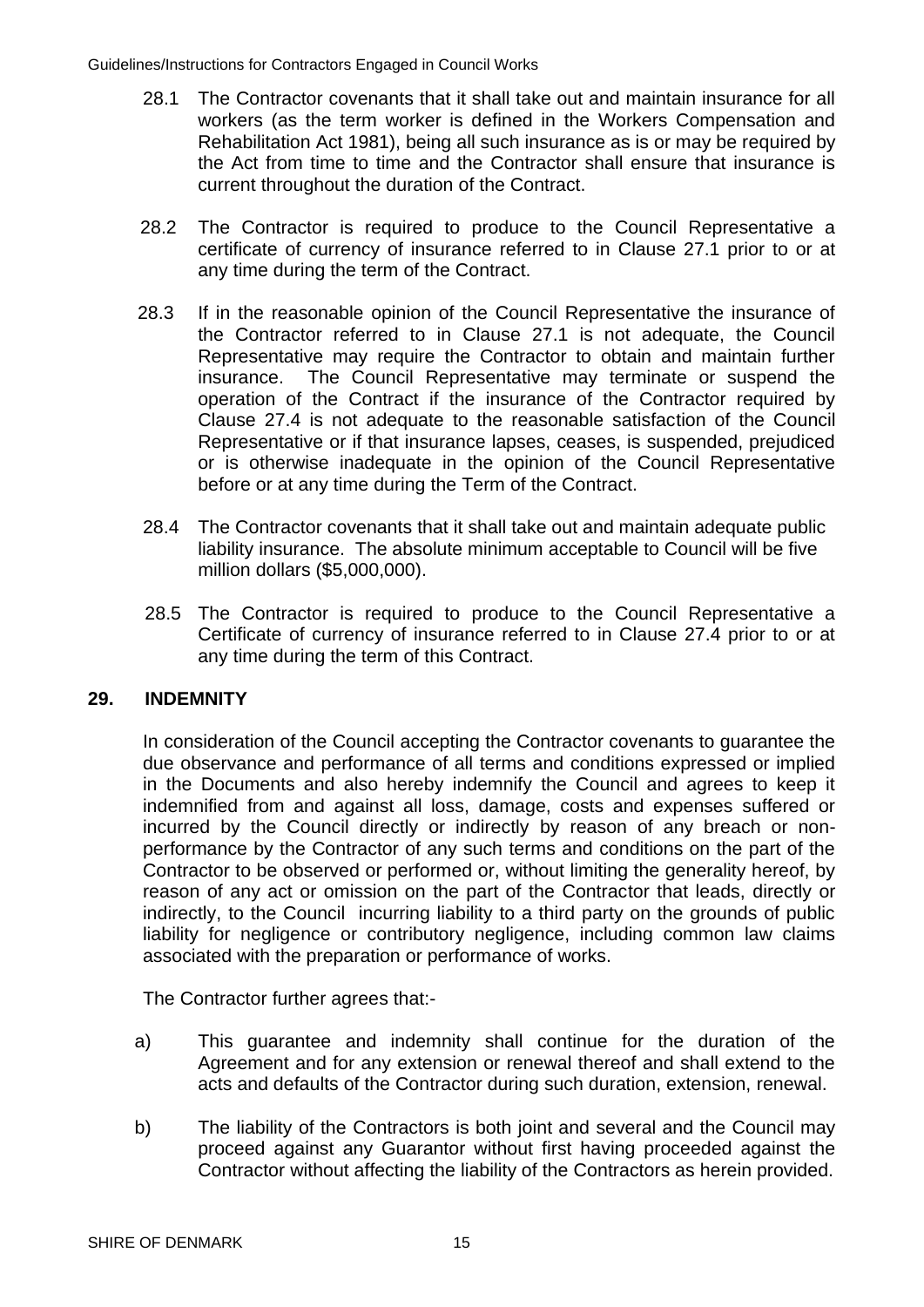- c) The liability of the Contractors shall not be abrogated, prejudiced or affected by the granting of extension of time, credit or any indulgence or concession to the Contractor or by any compounding, compromise, release, abandonment, waiver, variation, relinquishment or renewal of any contractual rights, duties, guarantees or indemnities on the part of the Contractor or by any omission or neglect or by any other dealing, matter or thing which but for this provision could or might operate to abrogate, prejudice or affect the guarantee or indemnity it being the intention of the parties hereto that the guarantee and indemnity and obligations of the Covenantor herein shall be absolute and unconditional in any and all circumstances.
- d) This guarantee and indemnity herein shall and will not be affected by any acts, omissions or mistakes on the part of the Council Representative.
- e) Until the Council shall have received in full all works/goods due from the Contractor under this Agreement, the Contractors shall be bound by this guarantee and indemnity and in the event of becoming bankrupt or entering into any scheme or arrangement in favour of creditors or, being a company, entering into liquidation either voluntarily or involuntarily, the other parties shall not be entitled to prove or claim against the official receiver or liquidator in competition with the Council so as to diminish any dividend or any payment which the Council may receive but may prove or claim for and on behalf of the Council if so authorised by the Council and any such proof or claim by or on behalf of the Council shall not prejudice or affect the right of the Council to recover from the Contractors any sums of money to be made by the Contractors to the Council under this Agreement.
- f) This guarantee and indemnity is to continue to be binding upon the Contractors notwithstanding:
	- i) the death, bankruptcy, insolvency or liquidation (as the case may be) of any or all of the Contractors;
	- ii) any change or alteration in the constitution of the Council or any Covenantor; and
	- iii) the happening of any matter or thing which under the law relating to sureties would but for this provision have the effect of releasing the Contractors from this guarantee or of discharging this guarantee and indemnity;
- g) In the event of any part of this Agreement being severed in accordance with the provisions in that behalf contained or implied in this Agreement, then the Contractors shall not be entitled to rely on or claim the benefit of any such severance.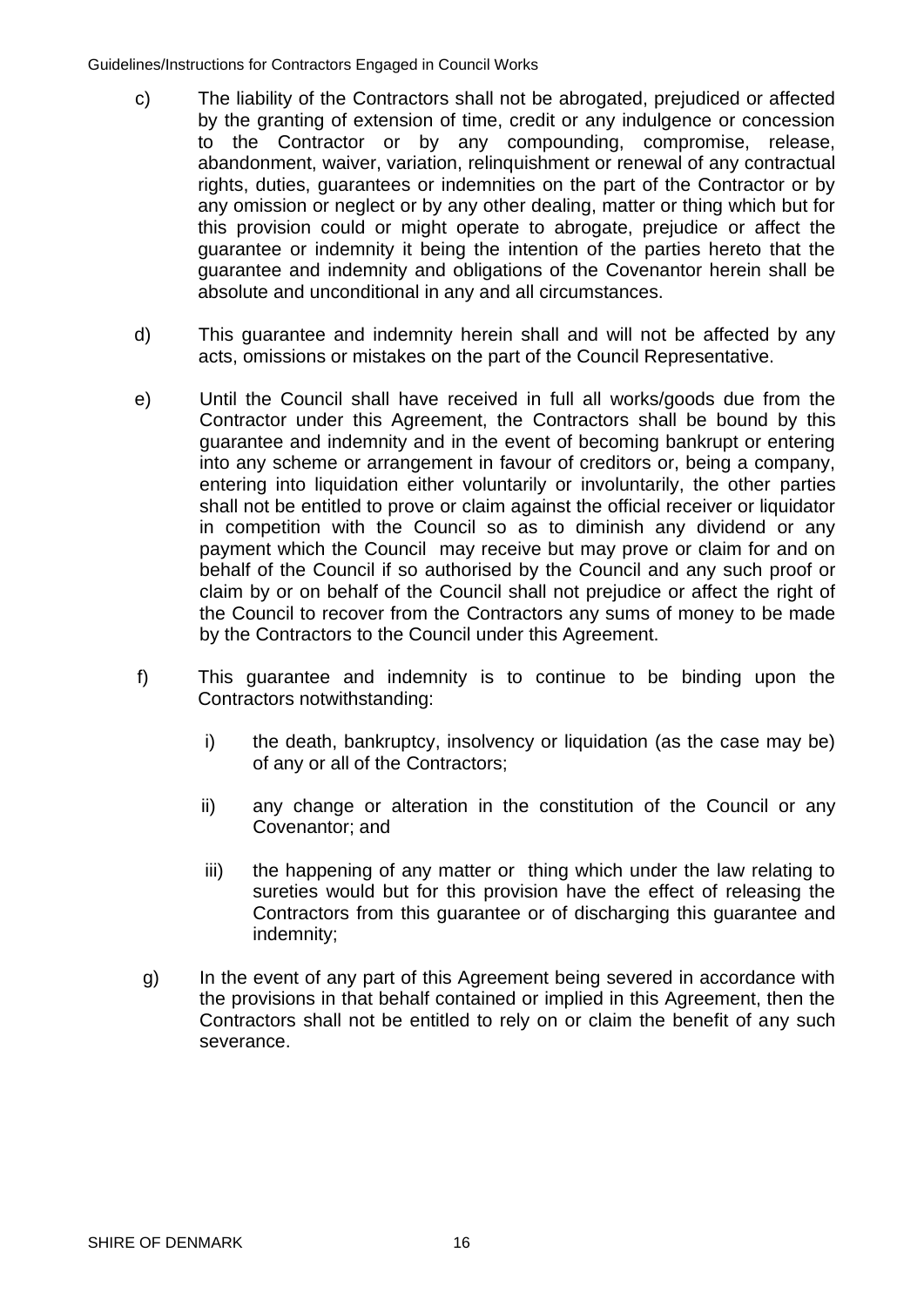# **PLEASE COMPLETE AND RETURN**

## **30. CONTRACTORS SAFETY AGREEMENT**

On behalf of the Contractor named below, I do confirm that a copy of the Shire of Denmark "GUIDELINES/INSTRUCTIONS FOR CONTRACTORS" booklet, summarising rules and conditions under which this contract is issued, has been given to me.

I do acknowledge that I and all persons employed by the Contractor will be required to comply with the Shire of Denmark's operating rules and that failure to do so will be sufficient grounds for cancelling the contract should the Shire of Denmark choose to exercise this option.

|                                    | <u> 1980 - Johann Barbara, martin amerikan personal (</u> | P/Code : _______________________  |                                 |
|------------------------------------|-----------------------------------------------------------|-----------------------------------|---------------------------------|
|                                    |                                                           |                                   |                                 |
|                                    |                                                           | <b>YES</b>                        | <b>NO</b>                       |
| <b>Contractor Status: EMPLOYER</b> |                                                           | the control of the control of the |                                 |
|                                    | <b>SOLE TRADER</b>                                        |                                   | <u> De Santa Carlos de Sant</u> |
|                                    |                                                           | (Please tick appropriately)       |                                 |
|                                    | Contractor representative's signature:                    |                                   |                                 |
|                                    | <u> 1980 - Johann Barbara, martxa alemaniar a</u>         |                                   |                                 |
|                                    | Shire of Denmark representative's signature:              |                                   |                                 |